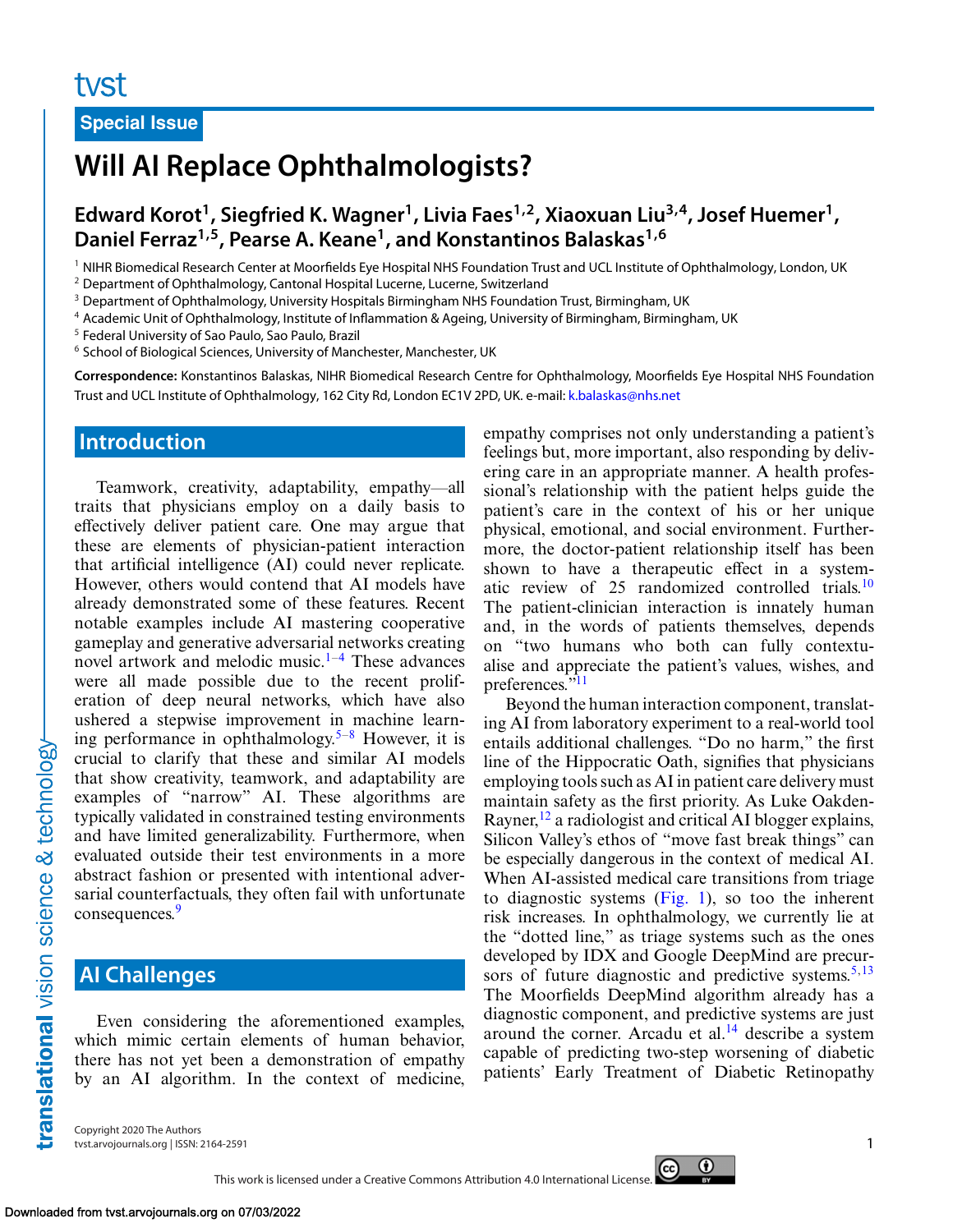<span id="page-1-0"></span>Ophthalmologists—More Human by Collaborating with AI *TVST* | Special Issue | Vol. 9 | No. 2 | Article 2 | 2



**Figure 1.** Risks of medical AI. AI model risk increases as cognitive complexity increases. We currently lie at the dotted line, a tipping point between triage and diagnostic systems. Permission received for reproduction from Luke Oakden Rayner.<sup>16</sup>

Study (ETDRS) scores at 12 months with an area under the receiver operating characteristic curve (AUC) of 0.79, and a Google group recently described an algorithm that could predict acute kidney injury 48 hours in advance.<sup>[15](#page-4-0)</sup>

As these AI systems are poised to influence clinical decision making, the risks become more apparent, and prospective validation becomes more impor-tant. As Oakden-Rayner<sup>[12](#page-4-0)</sup> suggests, validation studies should focus on clinical outcomes of AI system implementation and not simply on prospective algorithm performance validation. Ophthalmologists need to aim for patient-specific outcomes such as vision loss and disability while maintaining focus on health care– specific outcomes such as reducing money spent per intravitreal injection or surgery.<sup>16,17</sup> Laboratory performance does not equal outcomes, and this was highlighted by the case of mass adoption of computeraided diagnosis (CAD) for mammography screening. Although early reader studies showed that computers working with radiologists led to better accuracy than radiologists alone, subsequent clinical trials demonstrated that false-positive rates increased after CAD adoption. This led to an almost 20% increase in the rate of biopsies, confirming the potential disconnect between diagnostic accuracy and clinical effectiveness[.16,17](#page-4-0)

Furthermore, as predictive algorithms become implemented in clinical decision making, false positives may become a self-fulfilling prophecy.<sup>[18](#page-4-0)</sup> An ophthalmologist will not know whether the patient predicted to develop proliferative diabetic retinopathy, who was subsequently treated with a prophylactic anti-Vascular endothelial growth factor (VEGF) injection, will have ever developed the disease if he or she was not treated. When used in this manner, the algorithm's falsepositive rates would be extremely difficult to detect even in large outcomes-based clinical trials. If that socalled false-positive patient then went on to develop an iatrogenic complication, unnecessary harm would be inflicted and would be difficult to attribute to the AI's recommendation in any post hoc analyses.

# **Limitations of Deep Learning in Ophthalmology**

Even with the success of deep learning–based AI models in the research setting, we must be cautious by not inferring similar performance in real-world use. Although deep learning has led to substantial advances in image classification, it is not without shortcomings. Gary Marcus<sup>19</sup> has well summarized the limitations; specific criticisms that are relevant to ophthalmology include insufficient transparency, poor integration with prior hierarchical knowledge, and inflexibility. Furthermore, a model's evaluation metric may not be indicative of the product's or patient's clinical goals. $^{20}$  $^{20}$  $^{20}$  In an illustrative clinical scenario, a deep learning AI model that was optimized for reducing macular thickness may prove irrelevant, as evidence becomes available that visual acuity may not correlate with this goal. This inflexibility and inability to encode hierarchical prior knowledge could quickly lead to a model's gross underperformance and rapid obsolescence.

AI models may break down when they encounter dissimilar image acquisition and patient-specific variables from those the model was trained on. Although prospective observational clinical validation is crucial to ensuring real-world model performance, this kind of data is often lacking.<sup>21</sup> It is frequently difficult to determine the precise reason that these models fail, and they are therefore often termed "black boxes." $20,22,23$  Furthermore, if these models fail in screening settings, which often affect larger numbers of people, unnecessary additional interventions have the potential for even higher impact. This was exemplified by post hoc analyses of prior large-scale computer-aided screening programs. $17,24$ 

### **Novel Uses of Ophthalmic AI**

Nevertheless, advances in AI have not only shown levels of performance that may supersede human ophthalmologists but have also demonstrated proficiency in tasks that were not previously thought possible for ophthalmologists to perform. Perhaps the most striking is a recent demonstration that a deep learning algorithm could accurately predict cardiovascular risk factors and demographics from fundus photos.<sup>4,[25](#page-4-0)</sup> This AI model predicted age with a mean absolute error (MAE) of 3.26 years, sex with an AUC of 0.97,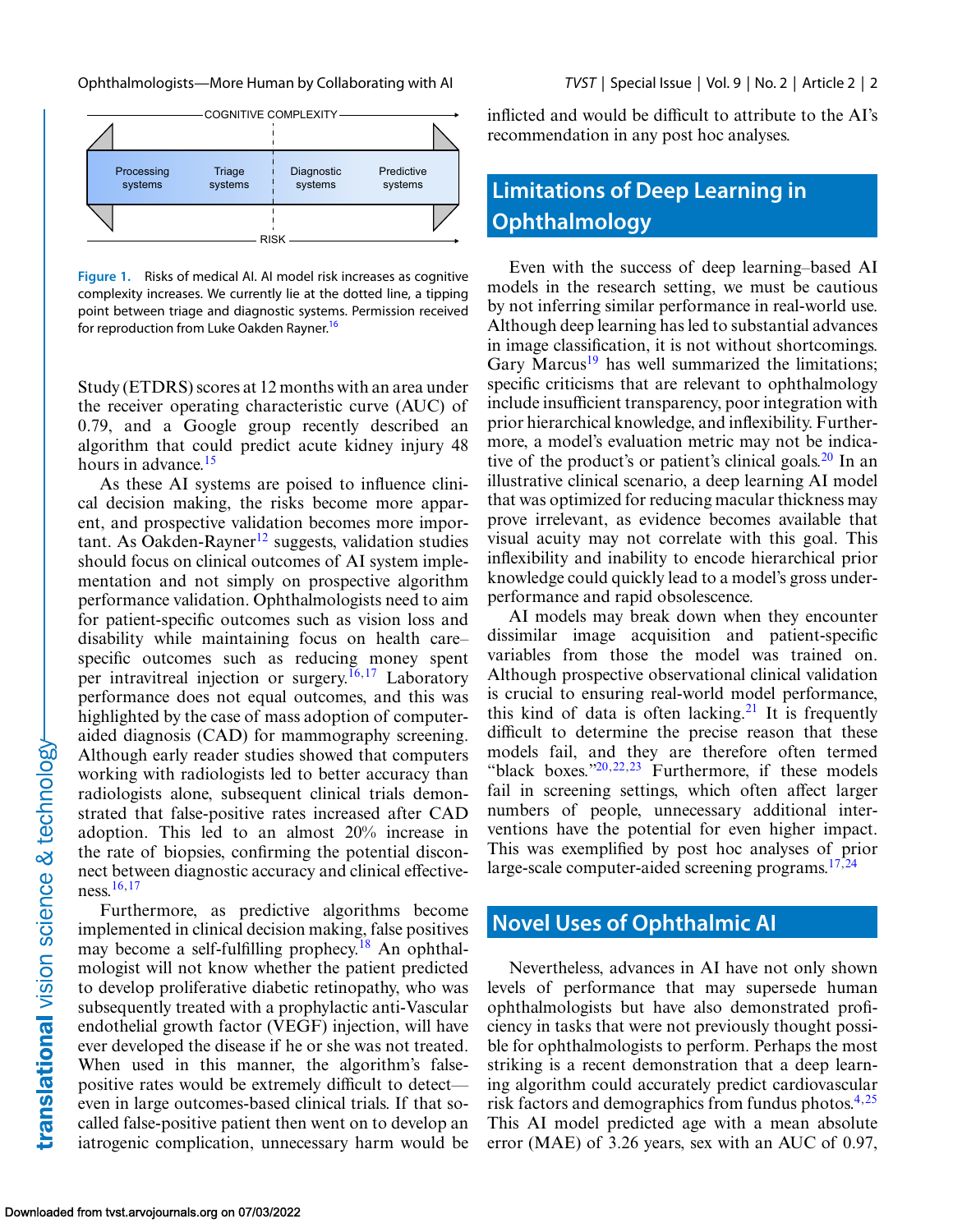Ophthalmologists—More Human by Collaborating with AI *TVST* | Special Issue | Vol. 9 | No. 2 | Article 2 | 3

smoking status with an AUC of 0.71, and systolic blood pressure with a MAE of 11.23 mm Hg. Although the ophthalmoscope was invented in the mid-1800s, and ophthalmologists have been looking at the fundus for as many years, these insights were not previously conceivable.

Recent evidence continues to support the view that the eye is a window to the vascular and central nervous systems of the body. Associations between retinal findings and neurodegenerative and cardiovascular diseases such as Alzheimer disease and hyper-tension have been increasingly validated.<sup>[26–28](#page-4-0)</sup> Future advances in AI-based ophthalmic image analysis will undoubtedly demonstrate unforeseen disease associations and their ophthalmic correlates. The ability of AI systems to detect pixel-level patterns among millions of pixels per image, comprised in data sets approaching millions of patients, will never be matched by ophthalmologists. These occult patterns may enable not only earlier systemic disease detection but also novel insights into the pathophysiology of ophthalmic and systemic diseases.

## **The Potential of an Ophthalmologist-AI Partnership**

Effective clinical medicine and ophthalmology with its large data sets of longitudinal imaging will ultimately benefit from collaborating with AI. Verghese et al.<sup>29</sup> describe humans working with machines and emphasize the lead time that predictive models can offer for diagnosis and action. However, these models can only lead to effective clinical decisions if they keep human intelligence "in the loop" to bring context. As with other imaging-heavy specialties such as radiology, ophthalmology is positioned to lead the uptake of medical AI. However, unlike radiologists, ophthalmologists additionally employ specialized examination skills and perform complex microsurgery. Therefore, ophthalmology is both uniquely positioned to take advantage of AI yet also uniquely protected against obsolescence to machines.

Concerns about physician unemployment have historically been raised with any stepwise improvements in automation and are often out of proportion to reality. Verghese et al.<sup>[29](#page-4-0)</sup> reference an editorial from 1981 on using predictive risk factors from a then-novel computer database, stating that "proper interpretation and use of computerized data will depend as much on wise doctors as any other source of data in the past.["30](#page-4-0) While a recent US report states 47% of jobs are at risk for automation, the risk for physicians and surgeons is estimated to be  $0.4\%$ .<sup>31,32</sup>

As various automations in medicine have freed clinicians from menial tasks, AI will continue that trend by integrating the ever increasing volumes of clinical, genomic, and imaging data. This will allow the ophthalmologist to focus on providing effective and compassionate clinical care. Currently, the majority of time is spent collating and synthesizing data and a minority interacting with the patient. However, with such vast volumes of data, the clinician would in effect be forced to use an aid to perform the data processing and thus have more time to be "deeply human" with the patient.

One can imagine a "clinic of the future"—a term described by Eric Topol,  $33$  in which a patient presents with multimodal high-resolution images, functional testing, genomic sequencing, metabolomic/proteomic information, and sensor data from home monitoring. Ophthalmologists would be provided a concise summary comprising structural and functional trends. They may also have access to richly annotated imaging segmented and highlighted for trending changes. Additional AI-synthesized predicted images could be presented of disease course depending on various treatment regimens. Consequently, ophthalmologists would then use this information as an additional tool and, together with the patient, formulate a treatment plan. They would subsequently compare this plan with the AI's recommendations, as well as its predictions of disease course and treatment response to select the best course of action based on the patient's unique circumstances.

# **Humans (and Human Ophthalmologists) Are Underrated**

Time is a precious commodity for both patients and ophthalmologists. Patients often complain of insufficient doctor contact; similarly, physicians are increasingly burnt out from more time spent on clerical tasks than patient care. $34$  Although new technology often promises efficiency improvements, as with the case of the electronic health records, one can see that such promises frequently fail to deliver. If implemented correctly, AI is unique in its potential to save time by processing large longitudinal data volumes and efficiently representing the patterns identified. Ophthalmologists will have more time for physical patient contact—everting an eyelid to discover a hidden conjunctival melanoma, performing a thorough gonioscopy or cranial nerve examination, or perfecting their surgical technique.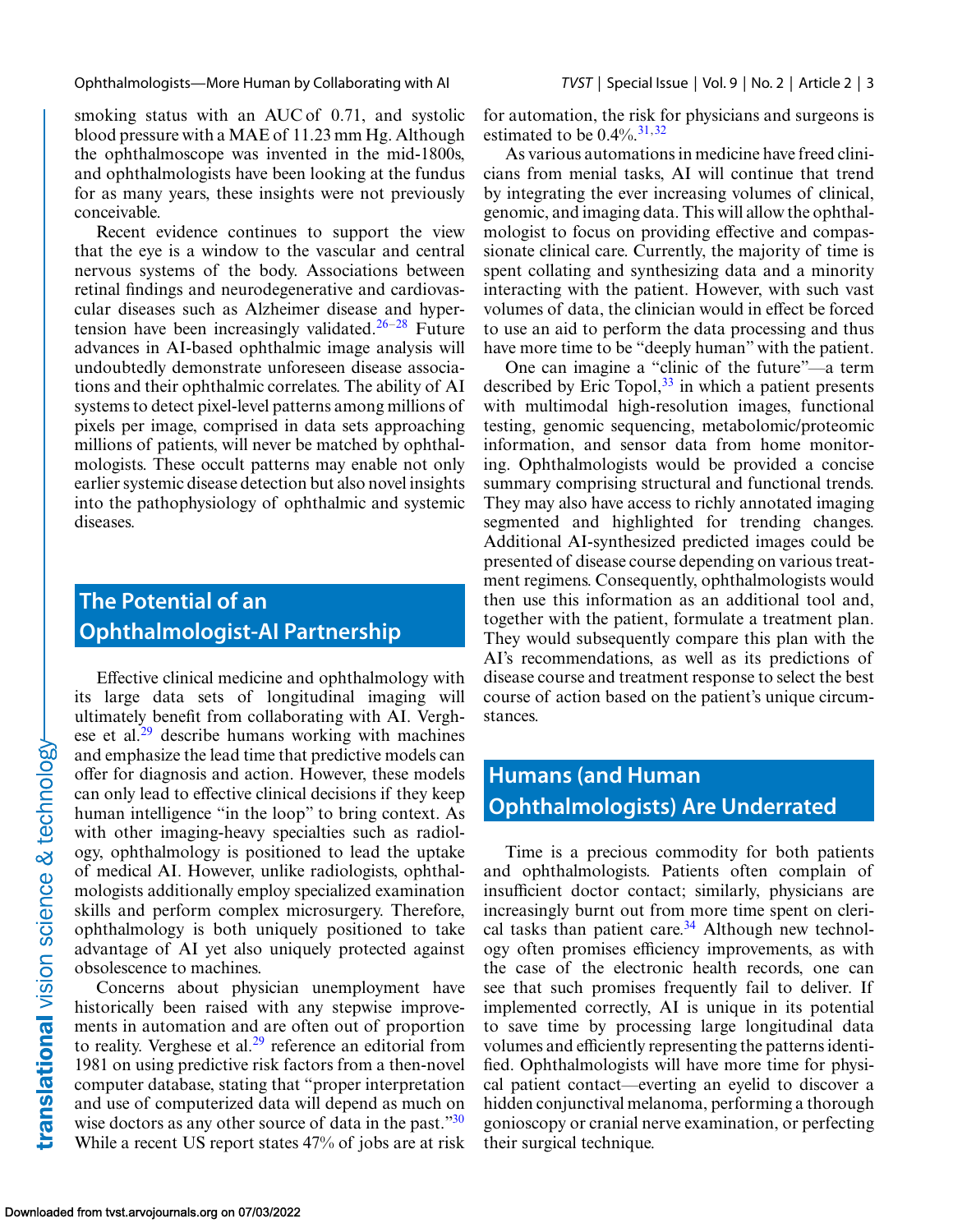<span id="page-3-0"></span>Ophthalmologists—More Human by Collaborating with AI *TVST* | Special Issue | Vol. 9 | No. 2 | Article 2 | 4

As described by Geoff Colvin,  $35$  human brains were designed for social interaction. No patient would want to be informed that they have a terminal disease or that they are going blind by their AI assistant. The new high-value skills will become those that "literally define us as humans," sensing the thoughts and feelings of patients losing vision, coordinating assistive devices with family members, and allowing the patients to express themselves about how their eyesight affects their lives. Although many ophthalmologists disagree with the concept of patient satisfaction influencing reimbursement, this relatively new development is an example of the increasing value being placed on such human-metrics. Colvin<sup>35</sup> states, "It used to be that you had to be good at being machinelike. Now, increasingly, you have to be good at being a person. Great performance requires us to be intensely human beings."

### **Conclusion**

We currently lie in a stage between AI demonstration and deployment. Next comes ongoing evaluation, learning, model adjustment, and finally meaningful human-AI interaction. Ophthalmologists should leverage the primary strength of AI, its ability to glean insights from large volumes of multivariate data, with their abilities to interpret the AI's recommendations in a clinical and societal context. In doing so, the field will be well positioned to lead the transformation of health care in a positive and personalized direction. As more time will become available for humansuited tasks, ophthalmologists will have more time to be human—we will just use a digital helping hand from AI.

### **Acknowledgments**

Supported by a Springboard Grant from the Moorfields Eye Charity (EK), UK National Institute for Health Research (NIHR) Clinician Scientist Award (NIHR-CS–2014-12-023; PAK), and CAPES Foundation, Ministry of Education of Brazil, Brasília, DF, Brazil (DAF). "This study was financed in part by the Coordenação de Aperfeiçoamento de Pessoal de Nível Superior – Brasil (CAPES) – Finance Code 001" - Federal University of Sao Paulo. The views expressed are those of the author and not necessarily those of the NHS, the NIHR, or the Department of Health.

Disclosure: **E. Korot,** Google Health (E); **S.K. Wagner,** None; **L. Faes,** None; **X. Liu,** None; **J. Huemer,** None; **D. Ferraz,** None; **P.A. Keane,** Heidelberg Engineering (F), Topcon (F), Carl Zeiss Meditec (F), Haag-Streit (F), Allergan (F), Novartis (F, S), Bayer (F, S), DeepMind (C), Optos (C); **K. Balaskas,** Alimera (F), Allergan (F), Bayer (F), Heidelberg Engineering (F), Novartis (F), TopCon (F)

**Citation:** Korot E, Wagner SK, Faes L, Liu X, Huemer J, Ferraz D, Keane PA, Balaskas K. Will AI replace ophthalmologists?. Trans Vis Sci Tech. 2020;9(2):2, <https://doi.org/10.1167/tvst.9.2.2>

#### **References**

- 1. Jaderberg M, Czarnecki WM, Dunning I, et al. Human-level performance in 3D multiplayer games with population-based reinforcement learning. *Science*. 2019;364:859–865.
- 2. Silver D, Hubert T, Schrittwieser J, et al. A general reinforcement learning algorithm that masters chess, shogi, and Go through self-play. *Science*. 2018;362:1140–1144.
- 3. Brock A, Donahue J, Simonyan K. Large scale GAN training for high fidelity natural image synthesis. *arXiv [csLG]*. September 2018. http://arxiv. [org/abs/1809.11096.](http://arxiv.org/abs/1809.11096)
- 4. Engel J, Resnick C, Roberts A, et al. Neural audio synthesis of musical notes with WaveNet autoencoders. *arXiv [csLG]*. April 2017. [http://arxiv.org/](http://arxiv.org/abs/1704.01279) abs/1704.01279.
- 5. De Fauw J, Ledsam JR, Romera-Paredes B, et al. Clinically applicable deep learning for diagnosis and referral in retinal disease. *Nat Med*. 2018;24:1342–1350.
- 6. Schlegl T, Waldstein SM, Bogunovic H, et al. Fully automated detection and quantification of macular fluid in OCT using deep learning. *Ophthalmology*. 2018;125:549–558.
- 7. Bojikian KD, Lee CS, Lee AY. Finding glaucoma in color fundus photographs using deep learning [published online September 12, 2019]. *JAMA Ophthalmol*[. doi:10.1001/jamaophthalmol.](https://www.doi.org/10.1001/jamaophthalmol.2019.3512) 2019.3512
- 8. Wen JC, Lee CS, Keane PA, et al. Forecasting future Humphrey visual fields using deep learning. *arXiv [csCV]*. April 2018. [http://arxiv.org/abs/](http://arxiv.org/abs/1804.04543) 1804.04543.
- 9. Goodfellow IJ, Shlens J, Szegedy C. Explaining and harnessing adversarial examples. *arXiv [statML]*. December 2014. [http://arxiv.org/abs/](http://arxiv.org/abs/1412.6572) 1412.6572.